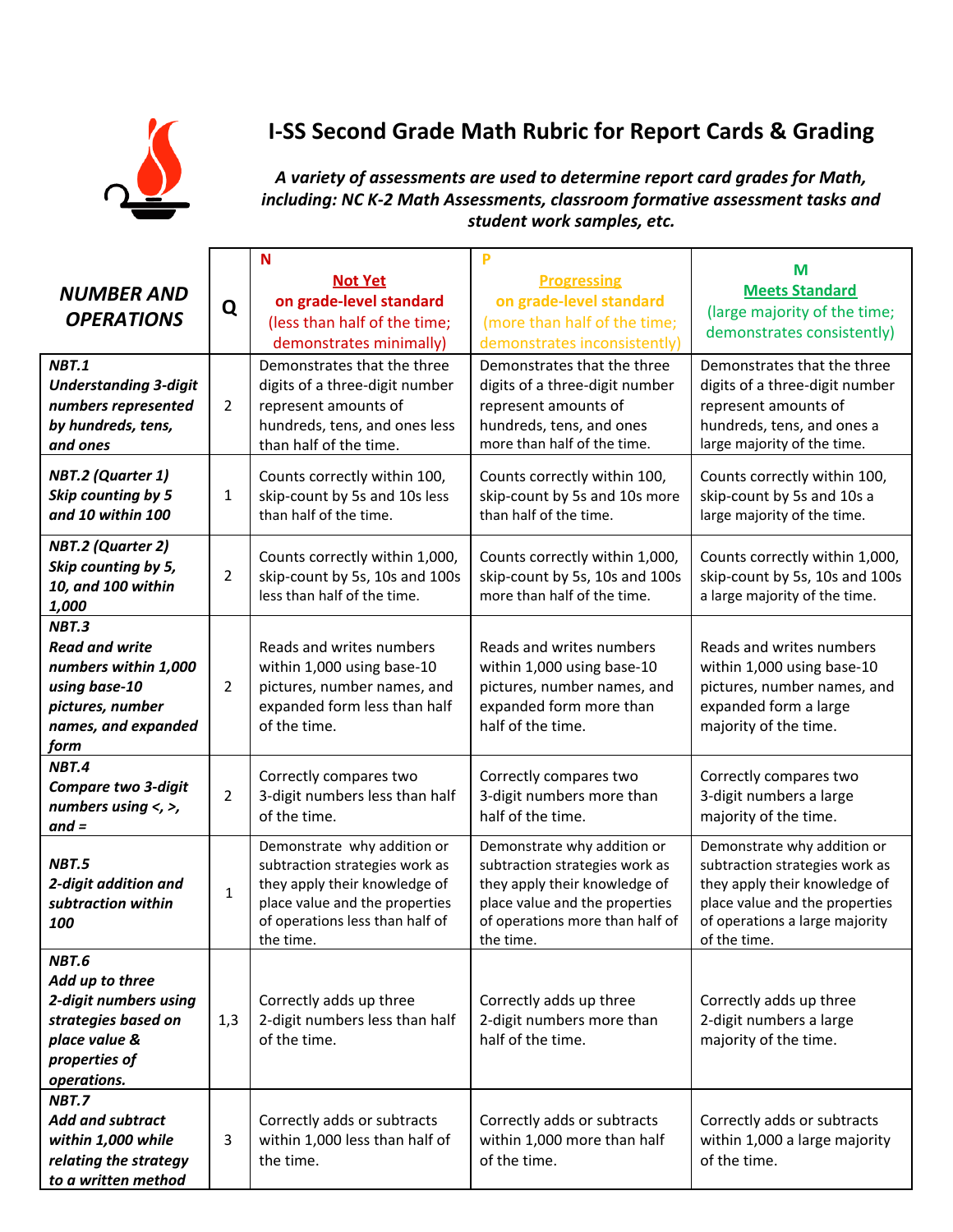| NBT.8 (Quarter 1)<br><b>Mentally adding and</b><br>subtracting 10 to a<br>given number within<br>100      |   | Demonstrate that they can<br>mentally add and subtract 10<br>less than half of the time less<br>than half of the time.  | Demonstrate that they can<br>mentally add and subtract 10<br>more than half of the time.  | Demonstrate that they can<br>mentally add and subtract 10<br>a large majority of the time.     |
|-----------------------------------------------------------------------------------------------------------|---|-------------------------------------------------------------------------------------------------------------------------|-------------------------------------------------------------------------------------------|------------------------------------------------------------------------------------------------|
| <b>NBT.8 (Quarter 3)</b><br><b>Mentally adding and</b><br>subtracting 100 to a<br>given number<br>100-900 | 3 | Demonstrate that they can<br>mentally add and subtract<br>100 less than half of the time<br>less than half of the time. | Demonstrate that they can<br>mentally add and subtract<br>100 more than half of the time. | Demonstrate that they can<br>mentally add and subtract<br>100 a large majority of the<br>time. |

| <b>ALGEBRAIC</b><br><b>CONCEPTS</b>                                                                                                                                                                                                                                                                                                                 | Q             | N<br><b>Not Yet</b><br>on grade-level standard<br>(less than half of the time;<br>demonstrates minimally)                                                                 | Þ<br><b>Progressing</b><br>on grade-level standard<br>(more than half of the time;<br>demonstrates<br>inconsistently)                                                                               | M<br><b>Meets Standard</b><br>(large majority of the time;<br>demonstrates consistently)                                                                                                                      |
|-----------------------------------------------------------------------------------------------------------------------------------------------------------------------------------------------------------------------------------------------------------------------------------------------------------------------------------------------------|---------------|---------------------------------------------------------------------------------------------------------------------------------------------------------------------------|-----------------------------------------------------------------------------------------------------------------------------------------------------------------------------------------------------|---------------------------------------------------------------------------------------------------------------------------------------------------------------------------------------------------------------|
| OA.1<br><b>Solve one-step (Quarter</b><br>1) and two-step word<br>problems using<br>addition and<br>subtraction within 100<br>1 step: add to/take<br>from - start<br>unknown; compare<br>- bigger unknown;<br>compare - smaller<br>unknown<br>2 step: add to/take<br>from - change<br>unknown; add<br>to/take from - result<br>unknown              | 1,<br>З,<br>4 | Responds correctly to 0-1 of<br>the following ways:<br>correctly solves<br>$\bullet$<br>writes a correct<br>equation<br>uses accurate<br>picture, numbers<br>and/or words | Responds correctly to 2 of<br>the following ways:<br>correctly solves<br>writes a correct<br>equation including a<br>symbol for the<br>unknown<br>uses accurate<br>picture, numbers<br>and/or words | Responds correctly to all of<br>the following ways:<br>correctly solves AND<br>writes a correct<br>equation including a<br>symbol for the<br>unknown AND<br>uses accurate<br>picture, numbers<br>and/or words |
| <b>OA.2</b><br><b>Demonstrate addition</b><br>and subtraction fact<br>fluency to 20 using<br>mental strategies                                                                                                                                                                                                                                      | 1             | Adds or subtracts fluently<br>less than half of the time.                                                                                                                 | Adds or subtracts fluently<br>more than half of the time.                                                                                                                                           | Adds or subtracts fluently a<br>large majority of the time.                                                                                                                                                   |
| OA.3<br><b>Demonstrates whether</b><br>a group of objects,<br>within 20, has an even<br>and odd number of<br>members by:<br>pairing objects,<br>then counting by 2s<br>determining<br>$\bullet$<br>whether objects<br>can be placed into 2<br>equal groups<br>writing an equation<br>to express an even<br>number as the sum<br>of 2 equal addends. | 1             | Demonstrates even and odd<br>numbers less than half of the<br>time.                                                                                                       | Demonstrates even and odd<br>numbers more than half of<br>the time.                                                                                                                                 | Demonstrates even and odd<br>numbers a large majority of<br>the time.                                                                                                                                         |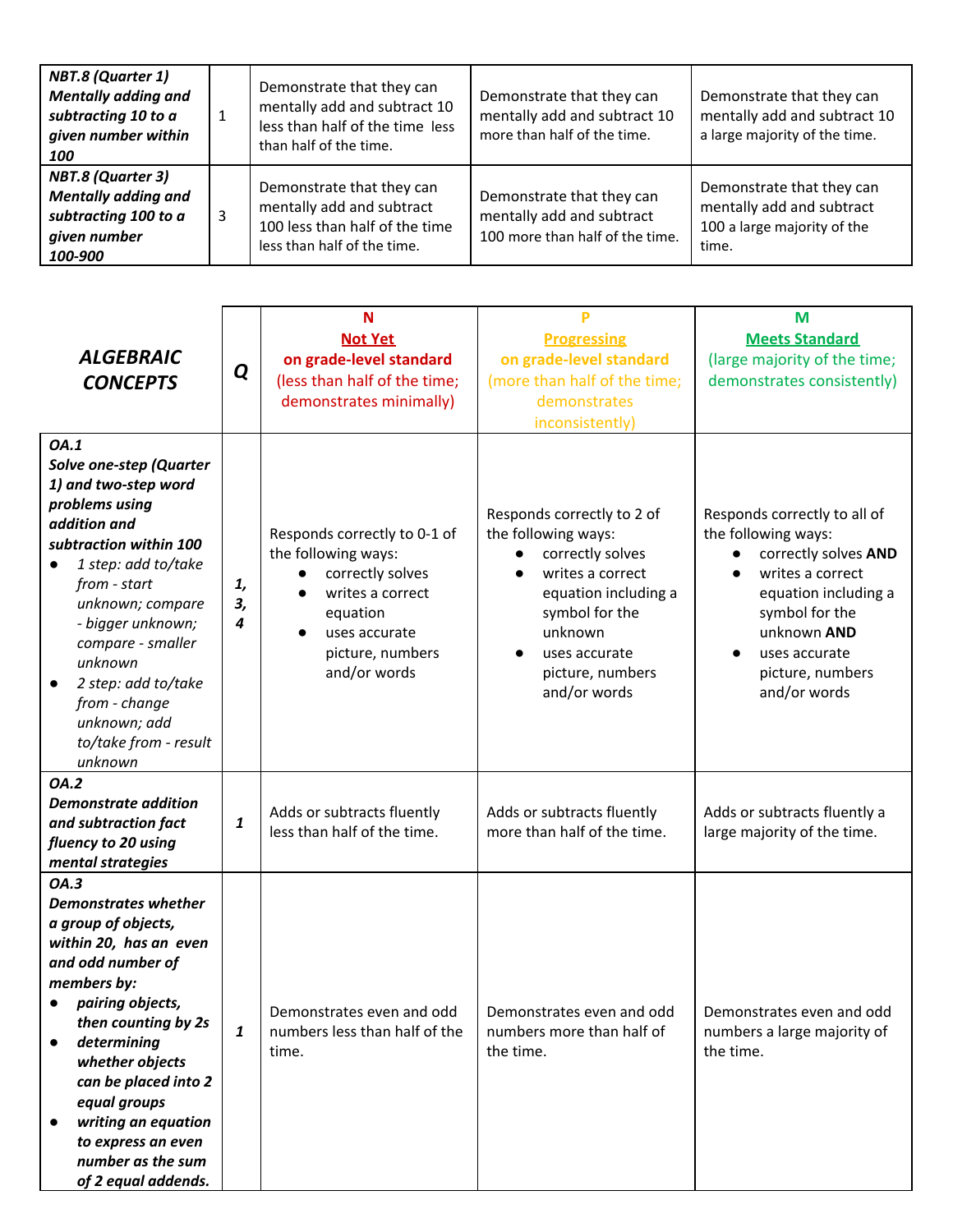| <b>GEOMETRY</b>              | Q | N                              |                              | M                            |
|------------------------------|---|--------------------------------|------------------------------|------------------------------|
|                              |   | <b>Not Yet</b>                 | <b>Progressing</b>           | <b>Meets Standard</b>        |
|                              |   | on grade-level standard        | on grade-level standard      | (large majority of the time; |
|                              |   | (less than half of the time;   | (more than half of the time; | demonstrates consistently)   |
|                              |   | demonstrates minimally)        | demonstrates                 |                              |
|                              |   |                                | inconsistently)              |                              |
| G.1                          |   | Student can identify 3 or      | Student can identify 4-5     | Student can identify 6 or    |
| <b>Recognize and draw</b>    | 4 | fewer shapes correctly and     | shapes correctly and the     | more shapes correctly and    |
| shapes using their           |   | the number of vertices.        | number of vertices. Student  | the number of vertices.      |
| specified attributes         |   | Student cannot provide a       | provides 1 way to sort 2D    | Student provides 2 or more   |
|                              |   | way to sort 2D shapes.         | shapes.                      | ways to sort 2D shapes.      |
| G.3                          |   |                                |                              |                              |
| <b>Partition circles and</b> |   | Correctly partitions less than | Correctly partitions more    | Correctly partitions a large |
| rectangles into two,         | 4 | half of the time.              | than half of the time.       | majority of the time.        |
| three, or four equal         |   |                                |                              |                              |
| shares                       |   |                                |                              |                              |

| <b>MEASUREMENT,</b><br>DATA, &<br><b>PROBABILITY</b>                      | Q | N<br><b>Not Yet</b><br>on grade-level standard<br>(less than half of the time;<br>demonstrates minimally) | <b>Progressing</b><br>on grade-level standard<br>(more than half of the time;<br>demonstrates<br>inconsistently) | M<br><b>Meets Standard</b><br>(large majority of the time;<br>demonstrates consistently) |
|---------------------------------------------------------------------------|---|-----------------------------------------------------------------------------------------------------------|------------------------------------------------------------------------------------------------------------------|------------------------------------------------------------------------------------------|
| MD.1<br><b>Measure the length of</b><br>an object using<br>standard units | 3 | Measures correctly less than<br>half of the time.                                                         | Measures correctly more<br>than half of the time.                                                                | Measures correctly a large<br>majority of the time.                                      |
| MD.2<br><b>Measure an object</b><br>twice and compare the<br>lengths      | 3 | Measures correctly less than<br>half of the time.                                                         | Measures correctly more<br>than half of the time.                                                                | Measures correctly a large<br>majority of the time.                                      |
| MD.3<br><b>Estimate the length of</b><br>an object                        | 3 | Estimates correctly less than<br>half of the time.                                                        | Estimates correctly more<br>than half of the time.                                                               | Estimates correctly a large<br>majority of the time.                                     |
| MD.4<br><b>Measure two objects</b><br>and compare their<br>lengths        | 3 | Measures and compares less<br>than half of the time.                                                      | Measures and compares<br>more than half of the time.                                                             | Measures and compares<br>correctly a large majority of<br>the time.                      |